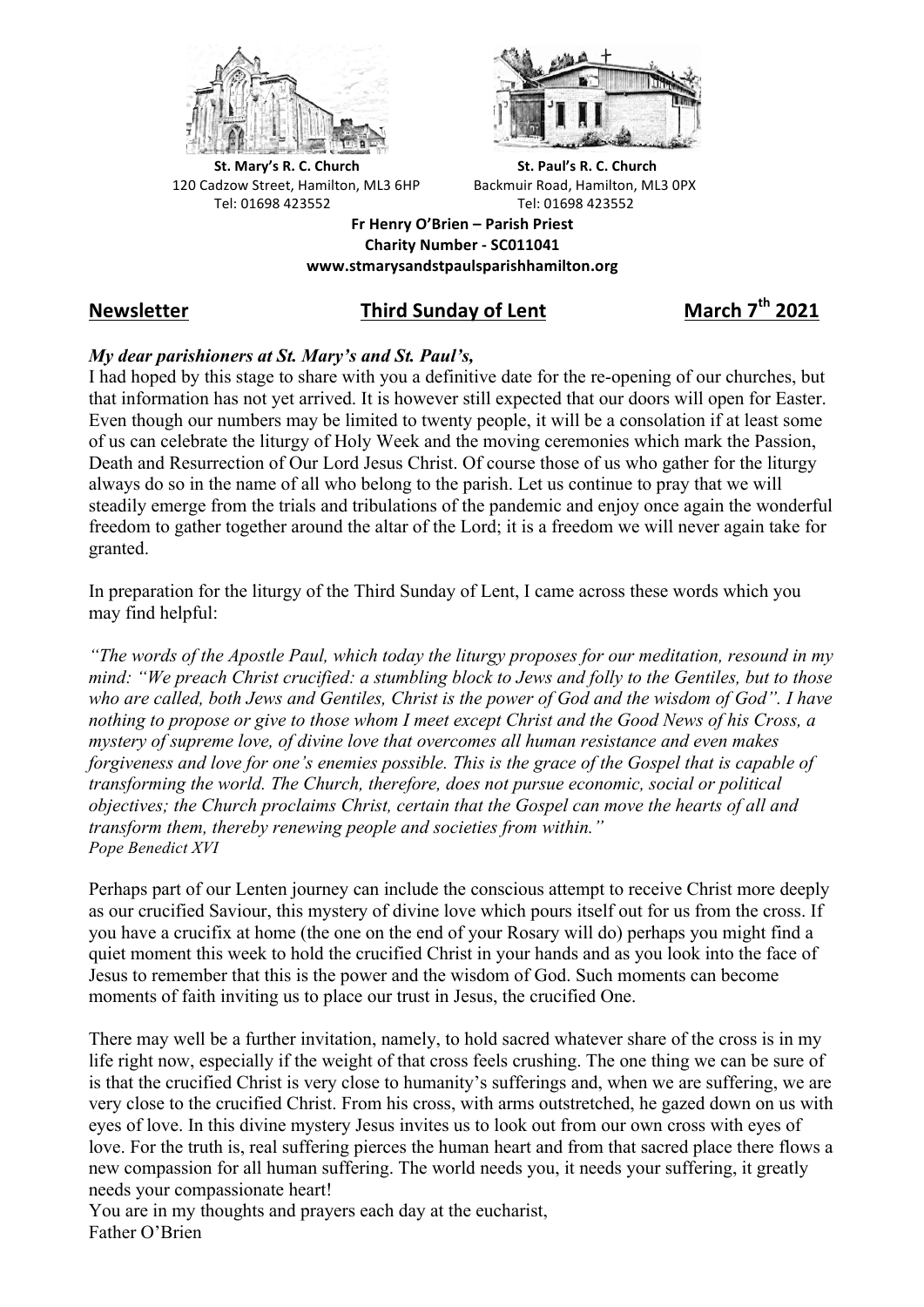**Bishop Toal has written a Pastoral Letter on behalf of SCIAF to the members of the Catholic Church in Scotland and it can be read on the diocesan website www.rcdom.org.uk.** Please consult this website for other correspondence form the bishop and for other valuable links.

**Sacramental Celebrations at St. Mary's and St. Paul's:** on Tuesday and Wednesday of this week Father O'Brien is delighted to be able to celebrate the Sacrament of Reconciliation with some pupils in St. Mary's Primary and on March 16<sup>th</sup> he will do the same with pupils from St. Paul's Primary; this will be their First Confession so please remember them in your prayers. **Dates for other sacramental celebrations will be given in next week's newsletter.**

**A Message from the Catholic Men's Society (CMS):** you are invited to join in praying the Stations of the Cross on the remaining Fridays of Lent. To receive the link, please contact Mr. Harry Doyle at h.doyle@blueyonder .co.uk.

**Catholic Charities:** we have some wonderful charities in the life of the church, which seek to be alongside people living in very challenging situations. Lent is a time of almsgiving and the following charities would be grateful for any donations:

### **Scottish Catholic International Aid Fund:** details at www.sciaf.org.uk.

Usually we have the Wee Box for Lent and you can collect one from the church house if you wish or you could use an empty jar and bring it along at the end of Lent. *The UK Government is doubling all donations to SCIAF until the end of Ma, so well done to the Government.*

# **Mary's Meals:** details at www.marysmeals.org.uk.

This charity, which helps to feed over a million children every day, is having a special Lenten appeal for the people of Tigray in Ethiopia. The following paragraph is from a letter sent to the parish by Magnus MacFarlane-Barrow, founder of Mary's Meals:

*"The people of Tigray are living in fear of immanent starvation. The brutal fighting has forced many to flee their homes. The city of Mekelle is being overwhelmed by displaced people arriving with nothing at all. Many are unaccompanied children who have lost their parents. Probably amongst those children are some who used to eat Mary's Meals at school. The lives of those children have now been changed beyond recognition. Therefore our plans have too. For now, it is just about doing whatever we can to help keep these children alive in a city where everyone is clinging to survival."*

**The UK Government recently doubled donations to Mary's Meals and the charity reached their £2 million target, so again well done to the Government.**

**International Refugee Trust (IRT):** this small Catholic Charity, whose first patron was St. Teresa of Calcutta, helps support some of our brothers and sisters who live in the most challenging of circumstances. It deserves to be better known! Further insight into the projects they support can be found at www.irt.org.uk.

### **Please remember in your prayers:**

**All who are sick in the parish** and all who have asked us to pray for them.

**Recently Deceased:** Sheena Bogan**,** Tom Ward, David Roden (East Kilbride), Andy Gallacher, Thomas (Tam) McGurk, Aidan McCall Hagan, Roseann Markey, Eric Murphy, John McInnes, Fr. Angus (Robert) McLaughlin OP, Jacqueline Equi, Therese Norton, Stuart Campbell and Margaret Anne (McWilliams) Foldenauer, who died in Munich.

**Special Remembrance:** Eilidh McHugh, Gerard Falsey, William Miller, Cornelius (Neil) McMurray, Annie and John Donnachie, Ian McNab, Kevin Bryant, Ella and Joe Paterson, Tom Lynch, Frank Docherty, Bobby and Barbara Jones, James O'Donnell, Alex and Esther Malone, Kathleen Tiernan, James and Helen O'Donnell, John, James and Elizabeth Fulton, Dietmar Beck,